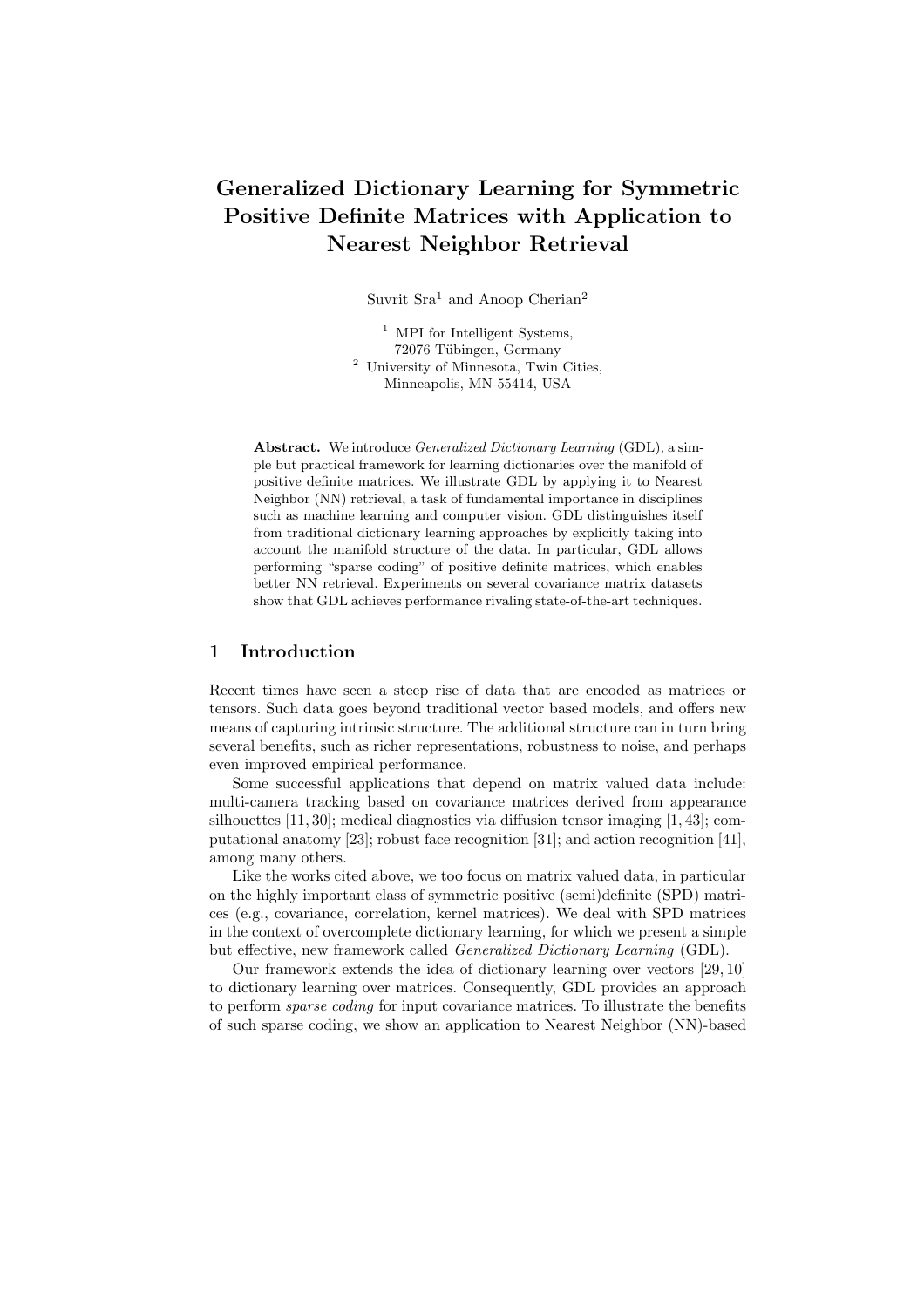object retrieval—a problem of central importance in machine learning and computer vision [42, 31, 38]. Experiments (see Section 4) reveal that GDL leads to NN performance rivaling state-of-the-art approaches.

To help place this paper in perspective, we list below its key contributions.

- Framework. We extend dictionary learning to matrices, and specialize this for the broadly useful class of SPD matrices.
- Algorithm. For GDL we present a scalable online algorithm that also allows rapid sparse coding.
- Application. We apply GDL to accelerate NN-based object retrieval; GDL leads to better accuracy than many of the competing methods.

#### 1.1 Background and related work

We summarize below some relevant background material, which includes a brief sketch of literature directly relevant to our paper. We begin with the key objects of this paper: *covariance matrices*<sup>3</sup>.

Typically covariance matrices encode input data as follows. For each input object, first, a set of vector-valued features is extracted. Then, the covariance matrix of these features is computed to obtain a structured representation for the object in question (also see Figure 1). Note that we are not talking about a covariance matrix across objects—rather, there is a separate covariance matrix for each input object.

What makes covariance matrices so special? Apart from encoding interfeature dependencies, a key aspect of covariance matrices that has been found to be widely useful is their natural geometric property: they inhabit a Riemmanian manifold of negative curvature [22]. This geometric property is central to several algorithms that deal with covariance data while accounting for their manifold structure [2, 42, 31, 38]. But efficiently handling this structure is nontrivial. The difficulty stems from two main reasons: (i) defining divergence, distance, or kernel functions on covariances is not easy; and (ii) even for basic computations such as distances, clustering, etc., the numerical burden is substantial.

These burdens are especially pronounced in the context of our application: nearest neighbor retrieval, where rapid and accurate processing is crucial. Let us, therefore, briefly review the state-of-the-art techniques for NN in general, while considering how they extend to SPD matrices in particular.

Nearest Neighbors. Efficient NN retrieval on covariance data is an area still in its infancy, so literature on it is scarce. Perhaps the simplest approach to NN retrieval on covariances is to use their natural Riemannian metric, namely, the geodesic distance [12]. This is defined for two covariance matrices  $X$  and  $Y$ , as

$$
d_{geo} = \|\log(\lambda_{X,Y})\| \tag{1}
$$

<sup>&</sup>lt;sup>3</sup> We use the terms "symmetric positive definite" and "covariance" interchangeably.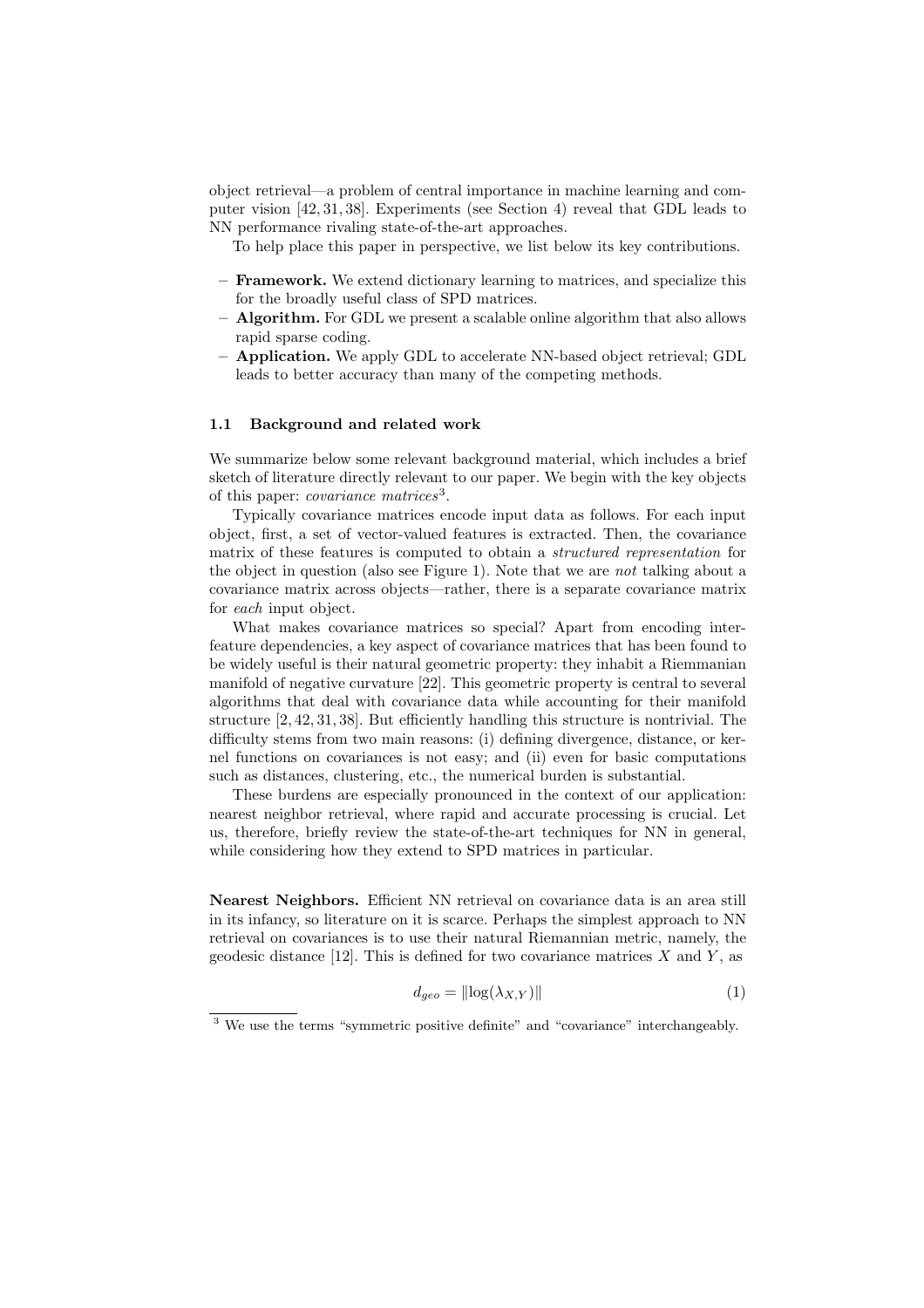where  $\lambda_{X,Y}$  is a vector of the generalized eigenvalues of X and Y. This metric, together with the Karcher mean algorithm [30] for computing the centroids of SPD matrices opens up the possibility of using a metric tree [8] data structure. While this seems an attractive option, it is seldom used in practice as the Karcher mean is an iterative and computationally intensive algorithm, making it undesirable in data intensive applications such as NN. Thus, the main line of investigation for NN has been towards developing fast hashing schemes. A possibility for hashing is in discarding the manifold structure by vectorizing the covariances through their tangent space, albeit using the log-Euclidean projection, so that vector space techniques such as locality sensitive hashing (LSH) [14, 18, 21] become applicable [37]. The log-Euclidean embedding was also used by [7] to develop a spectral hashing method.

On the other hand, NN for vector valued data has been a core research topic for many decades; several data structure based algorithms can be found in classic references such as [19, 28]. But it is well-recognized that exact NN is computationally prohibitive for high-dimensional data, whereby in recent years increasingly approaches based on approximate methods, such as approximate nearest neighbors [3, 16, 15] and LSH [14, 18, 21] have emerged. These techniques exploit the geometric properties of the data to assign "similar" data points to the same bucket by using carefully chosen hash functions. More recently, machine learning techniques have been suggested to learn the hash functions directly from the data itself [39, 42, 20]. We also take a machine learning based approach, but since our underlying data space is actually a manifold, not a vector space, existing vector-based methods do not directly apply.

Learning with SPD matrices. We propose to encode SPD matrices using a weighted sparse combination of rank-1 positive semidefinite matrices. This idea is natural, and has been previously explored in other contexts too. For example, in [34, 35] the authors investigate this idea for Mahalanobis metric learning. A paper closer in spirit to our approach is [36], where a given covariance matrix is assumed to be representable as a sparse linear combination of SPD atoms in a tensor dictionary; the learning problem, however, is formulated as a Semidefinite Program (SDP) which makes it improbable to scale to large datasets. Finally, we note that in the compressed sensing community, optimizing over matrix-valued data by minimizing the trace norm (nuclear norm)  $[5, 26, 6]$  is popular. But the compressed sensing setup is orthogonal to ours: there one assumes that one has a dictionary, while in our case, we seek to learn a dictionary.

# 2 Generalized Dictionary Learning

Traditional dictionary learning processes input vectors (signals)  $s_i \in \mathbb{R}^p$ ,  $1 \leq i \leq$ m, to construct a matrix  $D \in \mathbb{R}^{p \times n}$  and vectors  $c_i \in \mathbb{R}^n$  (*n* is the number of "basis" vectors; usually,  $n \gg p$ ), so that

$$
s_i \approx Dc_i
$$
, and  $c_i$  is sparse, for  $1 \le i \le m$ .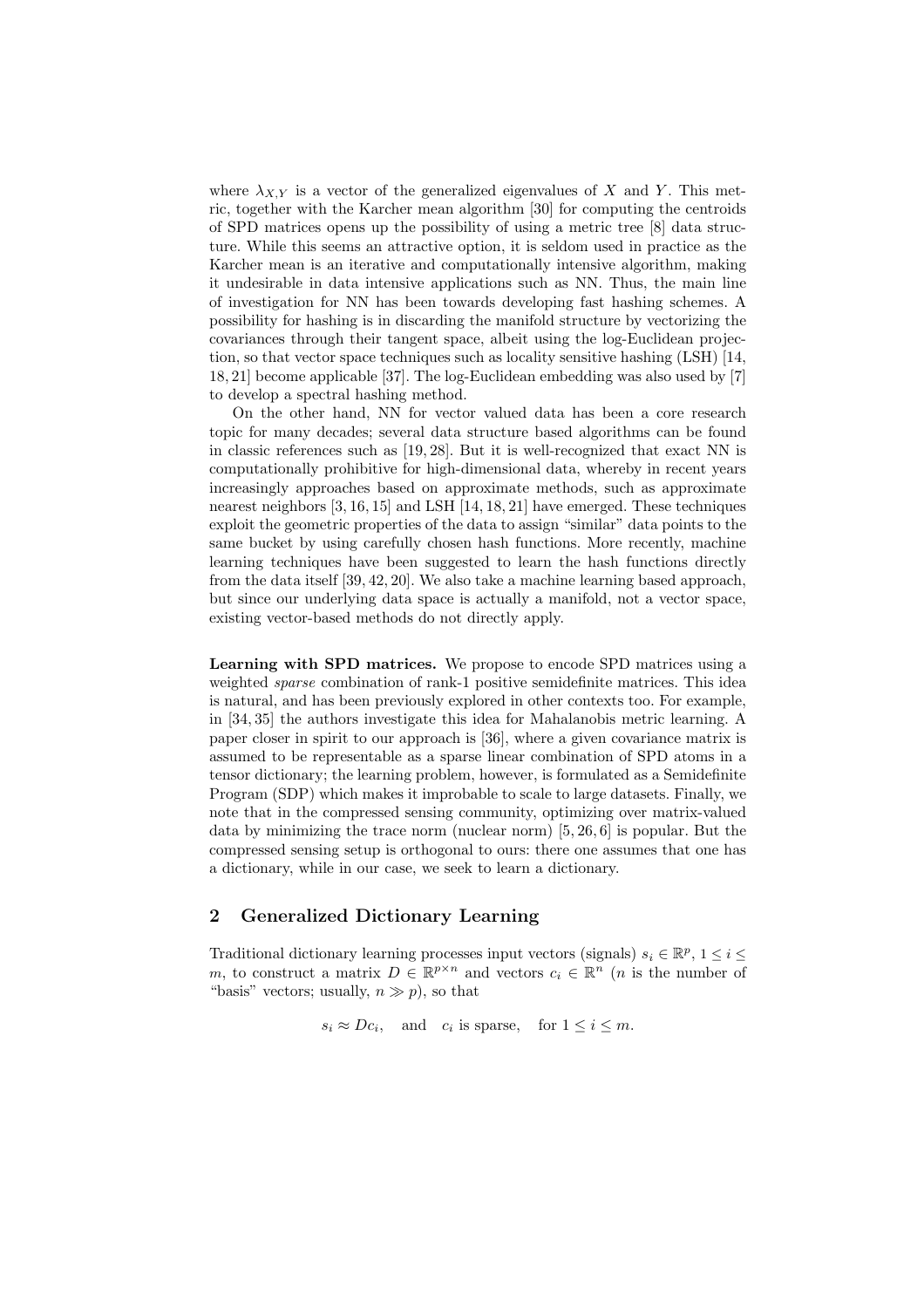The sparsity requirement on  $c_i$  is commonly enforced using  $\ell_0$ - or  $\ell_1$ -norm penalties (or constraints). Since, both  $D$  and  $c_i$  are unknown, the dictionary learning problem leads to a difficult nonconvex optimization task. Nevertheless, numerically it has been a successful approach toward sparse coding [40, 10].

Now, we depart from the traditional setup above: we assume that instead of vectors, we have input matrices  $S_i \in \mathbb{R}^{p \times q}$ ,  $1 \le i \le m$ . Thus, instead of a matrix D, we learn a tensor D, which we identify with a linear operator  $\mathcal{D}: \mathbb{R}^{n \times r} \to$  $\mathbb{R}^{p \times q}$ . This operator maps a matrix  $C_i$  to obtain an approximate  $S_i$ ; formally,

$$
S_i \approx \mathcal{D}C_i, \quad \text{and} \quad C_i \text{ is sparse}, \quad \text{for } 1 \le i \le m. \tag{2}
$$

Based on (2), we propose to solve Generalized Dictionary Learning (GDL) by casting it as the penalized optimization problem

$$
\min_{C_1, \dots, C_m, D} \quad \frac{1}{2} \sum_{i=1}^m \|S - \mathcal{D}C_i\|_{\mathcal{F}}^2 + \sum_{i=1}^m \beta_i \text{sp}(C_i),\tag{3}
$$

where  $\beta_i > 0$  are scalars, and the function sp(C) enforces some notion of sparsity. Typical choices for sp(C) include, the cardinality function  $||C||_0$ , its convex relaxation  $||C||_1$ , the matrix rank function rank $(C)$ , or its convex relaxation, the trace-norm  $||C||$ tr.

How does (3) apply to SPD matrices? To answer this, let us restrict the input matrices  $S_i$  to  $\mathscr{S}_{++}^p$ , the set of  $p \times p$ , SPD matrices. To ensure that the approximation  $DC_i$  is also SPD, we must impose some structural restrictions on both the dictionary  $D$  and the coefficient matrix  $C_i$ . The following easily proved, classical result from matrix algebra provides the key.

**Theorem 1.** If  $A \succeq 0$ , and B is any matrix (of suitable size), then  $BAB^T \succeq 0$ .

Theorem (1) suggests that we should encode  $\mathcal D$  by the following bilinear map

$$
\mathcal{D}C := DCD^T, \quad \text{for some matrix } D,\tag{4}
$$

and additionally restrict to  $C \geq 0$ . Notice that, viewed as a linear map (4) can be written using the 'vec' operator that stacks columns of its argument as follows:

$$
\text{vec}(DCD^T) = (D \otimes D)\,\text{vec}(C),\tag{5}
$$

where the operator D is identified with the product  $D \otimes D$ . The matrix notation in (4) looks simpler. If we were to use a general matrix in (5), the storage and computational would be much higher. It can be easily seen that (5) takes  $md^2 + d^2n + mn$  storage space for m covariance matrices of dimension d each, while (4) takes  $md^2 + dn + mn$ . Computationally, the second formulation leads to  $O(d^2n)$  per iteration cost, while the first one leads to just  $O(dn)$ . Thus, we prefer formulation (4).

As for the coefficient matrix  $C$ , there are two fundamental choices:

- 1.  $C = \text{Diag}(c_1, \ldots, c_n)$  where  $c_i \geq 0$ ; and
- 2.  $C = \sum_{j}^{k} c_j c_j^T$ , a general, potentially low-rank (if  $k < n$ ) SPD matrix.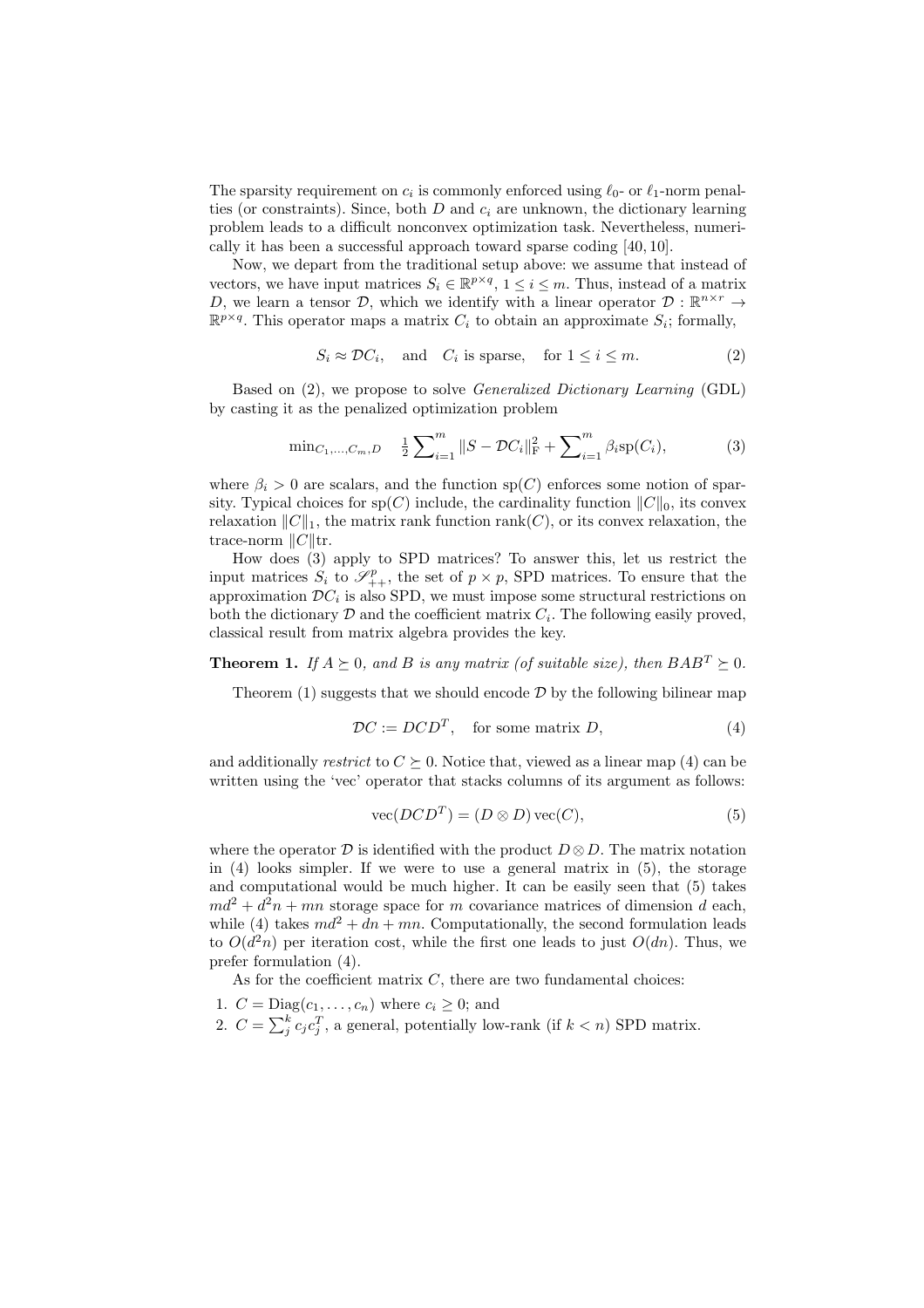We focus on the first choice, and it is equivalent to modeling input SPD matrices as weighted sums of rank-1 matrices; specifically,

$$
S \approx DCD^{T} = \sum_{i=1}^{n} c_i d_i d_i^{T}, \quad \text{where } c_i = C_{ii}.
$$
 (6)

Although choosing a diagonal  $C$  might appear to be simple, it is quite powerful as equation (6) suggests; more importantly, this choice prevents a parameter explosion and proves crucial for GDL's computational efficiency.

#### 2.1 Online GDL Algorithm

Now we proceed to deriving an efficient online (stochastic-gradient based) algorithm for approximately solving the GDL problem. To keep the subproblems tractable, we use the convex function  $sp(C) = ||C||_1$  for enforcing sparsity. Then, using representation (6), the GDL formulation (3) becomes

$$
\min_{C_1, \dots, C_N \ge 0, D} \quad \frac{1}{2} \sum_{i=1}^m \|S_i - DC_i D^T\|_{\mathcal{F}}^2 + \sum_{i=1}^m \beta_i \|C_i\|_1,\tag{7}
$$

where  $\beta_j > 0$  are sparsity-tuning scalars, and  $C_1, \ldots, C_m \geq 0$  are diagonal.

Like its vector space counterpart, the GDL problem (7) is also nonconvex, which makes it extremely unlikely to obtain a globally optimal solution. Fortunately, it is individually convex in D and  $(C_1, \ldots, C_m)$ , which suggests that a minimization strategy that alternates between optimizing over  $D$  and the matrices  $(C_1, \ldots, C_m)$ , could be applied. However, often the number of input data points  $m$  is very large, whereby, the alternating step over the  $Cs$  can easily become computationally prohibitive. Taking cue from the recent work in dictionary learning [10, 27], we develop an online algorithm based on stochastic gradient descent. The online approach allows our GDL algorithm to easily scale to large datasets, as long as the subproblems can be solved efficiently. We now describe the key algorithmic details.

To prevent degenerate solutions, it is often useful to impose some normalization constraints on D. A practical choice is to require  $||d_i|| \leq 1$  for each column of matrix D. We denote these requirements by the feasible set  $\mathscr{D}$ . To run a stochastic-gradient procedure, we break up the processing into  $B$  "minibatches." Then, we rewrite the GDL (7) over these mini-batches as

$$
\min_{D \in \mathcal{D}} \quad \Phi(D) := \sum_{b=1}^{B} \phi_b(D),\tag{8}
$$

where  $\phi_b$  denotes the objective function for batch b. Let  $k_b$  be the size of batch  $b$   $(1 \leq b \leq B)$  that contains the input matrices  $\{S_{j(i)}|1 \leq i \leq k_b\}$ , where  $j(i)$  denotes an appropriate index in  $1, \ldots, m$ . With this notation, the objective function for batch b may be written as

$$
\phi_b(D) := \min_{C_{j(1)},...,C_{j(k)} \ge 0} \quad \frac{1}{2} \sum_{i=1}^{k_b} \|S_{j(i)} - DC_{j(i)}D^T\|_{\mathcal{F}}^2 + \beta_{j(i)}\|C_{j(i)}\|_1. \tag{9}
$$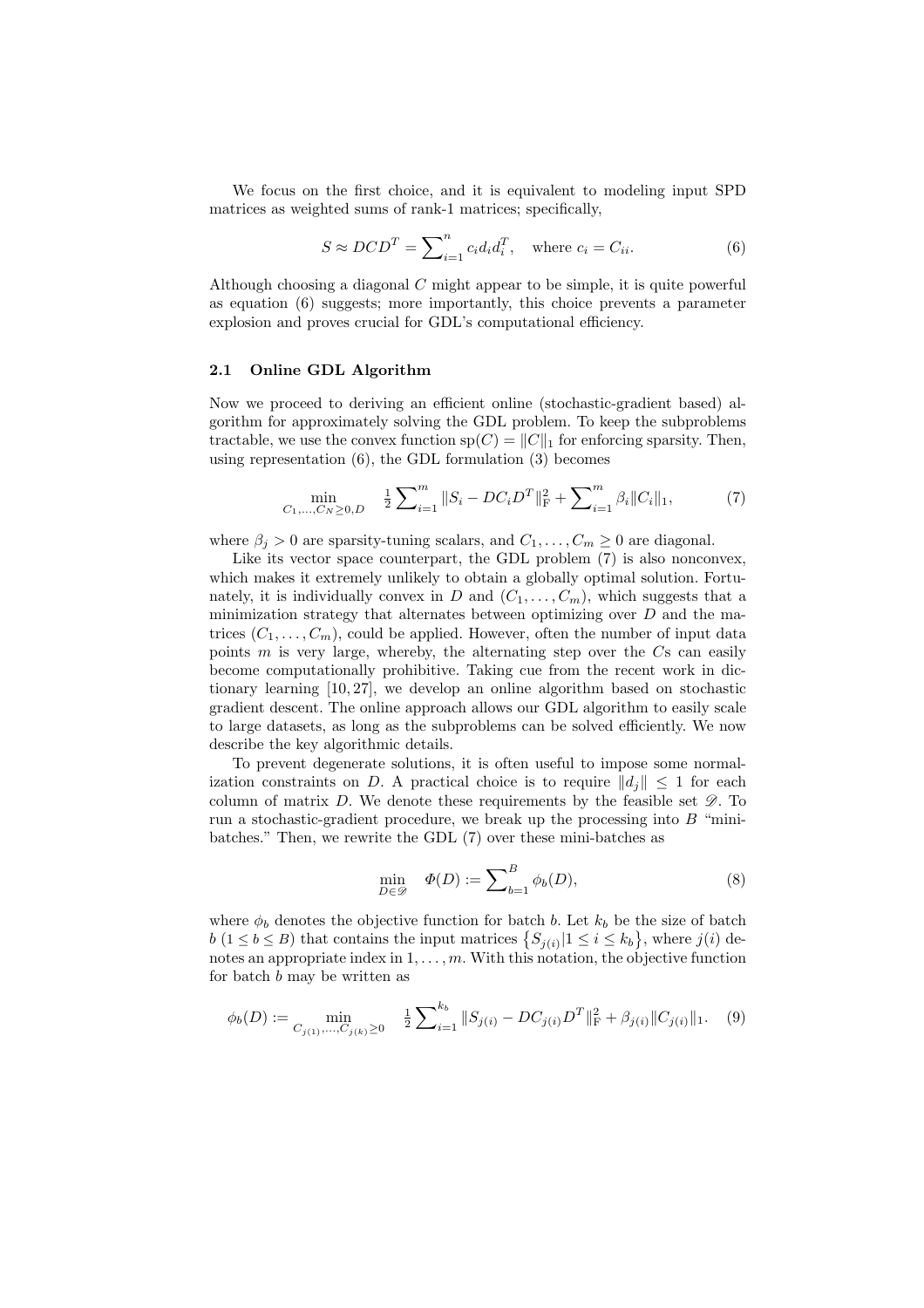Our algorithm then iteratively updates the dictionary by computing

$$
D_{t+1} = \Pi_{\mathscr{D}}(D_t - \eta_t \nabla_D \phi_{b(t)}(D_t)), \quad b(t) \in [1..B], \ t = 0, 1, \dots, \tag{10}
$$

where  $\Pi_{\mathscr{D}}$  denotes orthogonal projection onto  $\mathscr{D}$ . Standard analysis (see e.g., [13]) shows that under appropriate conditions of the stepsizes  $\eta_t$ , the iteration above converges to a stationary point of the problem. For implementing (10), note that if  $\phi_b$  is determined by a unique solution to (9), then it can be shown that the gradient  $\nabla_D \phi_{b(t)}$  is well defined. Specifically, let  $(C^*_{j(1)}, \ldots, C^*_{j(k)})$  be the argmin of (9). Some calculus then shows that (let  $b \equiv b(t)$ )

$$
\nabla_D \phi_b(D) = 2 \sum_{i=1}^{k_b} \left( DC_{j(i)}^* D^T - S_{j(i)} \right) DC_{j(i)}^* . \tag{11}
$$



Fig. 1. Sparse coding for covariances: From the object one extracts base-features  $F_1, \ldots, F_k$ . These, then yield the covariance feature  $S = \sum_i (F_i - \mu)(F_i - \mu)^T$  where  $\mu$  is the mean feature vector, which has a sparse coding  $\overline{C}$  in the dictionary  $\mathcal{D}$ , i.e.,  $S \approx \mathcal{D}C$ .

# 2.2 Sparse Coding: Computing  $\phi_b$

All that remains to specify is how to compute  $\phi_b$ , i.e., how to solve (9). First, notice that (9) is just a sum of  $k_b$  independent problems, so without loss of generality we need to consider only a subproblem of the form

$$
\min_{C \ge 0} f(C) := \frac{1}{2} \|S - DCD^T\|_{\mathcal{F}}^2 + \beta \|C\|_1,\tag{12}
$$

where  $\beta > 0$ , and C is restricted to be a diagonal matrix. Since  $C \geq 0$ , problem (12) further simplifies to

$$
\min_{C \ge 0} f(C) := \frac{1}{2} \| S - DCD^T \|_{\mathcal{F}}^2 + \beta \operatorname{Tr}(C), \tag{13}
$$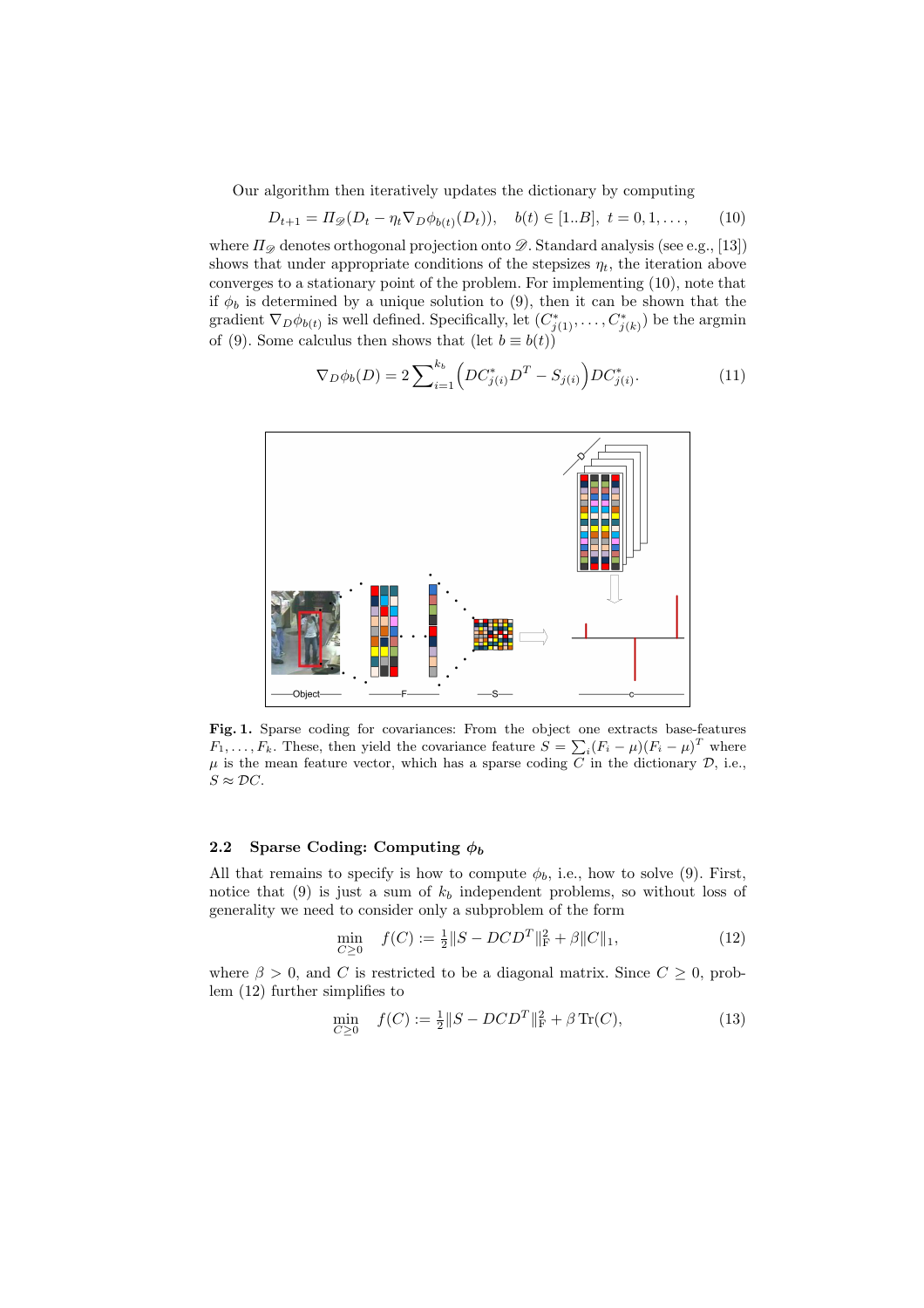Algorithm 1 Online Algorithm for GDL **Require:** Input covariances  $S_1, S_2, \ldots$ ; stepsizes  $\eta_t$ Initialize  $t \leftarrow 0$ . while  $\neg$  converged do Obtain next mini-batch of size  $k_b$ . for  $i = 1$  to  $k_b$  do Solve for  $C_{i(i)}$  using (13). end for Update dictionary,  $D_{t+1} = \Pi_{\mathcal{D}}(D_t - \eta_t \nabla_D \phi_{b(t)}(D_t))$  $t \leftarrow t + 1.$ end while return  $(D, C_1, C_2, \ldots).$ 

which is nothing but a regularized nonnegative least-squares (NNLS) problem. There exist a variety of solvers for NNLS, for example, LBFGS-B [25], SPG [4], or the very recent SBB [17]. We prefer SBB, as it is not only simple, but also exhibits strong empirical performance. Implementing SBB is simple, because it only requires efficient computation of  $\nabla f(C)$ . Since C is diagonal, the gradient  $\nabla f(C)$  is given by the diagonal matrix

$$
\nabla f(C) = \text{Diag}(D^T (DCD^T - S)D). \tag{14}
$$

Algorithm 1 assembles all the above details into pseudocode for online GDL. Figure 1 provides a high level schema of the GDL algorithm.

#### 3 Nearest Neighbors via GDL

Once we have a dictionary  $D$  that can sparse code an input covariance matrix  $S$ , the next step is to obtain a representation of  $S$  in terms of its sparsity. Since, we use an overcomplete dictionary of a much higher dimension than the input data, and we assume that only a few elements of the dictionary participate in the reconstruction of  $S$ , there is high probability that dissimilar input data will get unique non-zero basis combinations. In other words, suppose that we use a dictionary with  $n$  rank-1 basis matrices, and that only  $r$  of these matrices are used to reconstruct a given input covariance matrix. Then, there are  $\binom{n}{r}$ unique active basis combinations possible. If  $n$  and  $r$  are chosen appropriately (by adjusting the sparsity-controlling parameters  $\beta_i$ ), then there is a high chance that each matrix gets assigned a unique set of rank-1 matrices that encode it.

Using this observation, we hash input covariances by computing a sorted tuple representation composed of the indices (in the dictionary) of the rank-1 basis matrices involved in the reconstruction. Since each dictionary basis spans a subspace (not necessarily uniquely), the tuple may be viewed as a subspace combination corresponding to the input data. Thus, we call this representation a Subspace Combination Tuple (SCT), and define it formally as follows: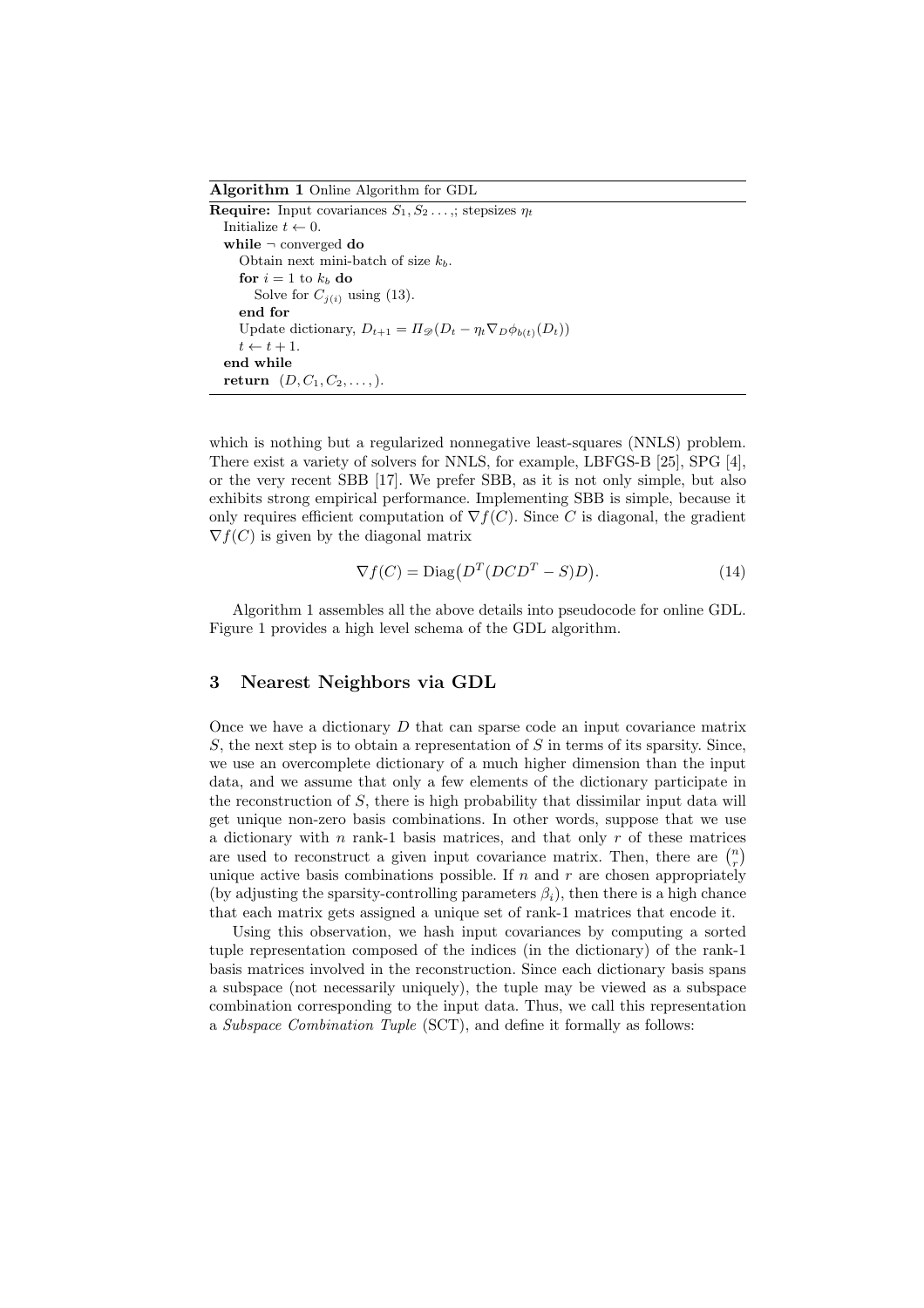**Definition 1.** Let  $S \in \mathcal{S}_{++}^p$  be an input SPD matrix,  $D \in \mathbb{R}^{p \times n}$  an overcomplete dictionary, and  $u_i$ ,  $i \in \{1, \dots n\}$  a unique identifier for the ith column of D. If  $c = (c_1, c_2, \dots, c_n)$  is the coefficient vector corresponding to the sparse representation of S as per (13), then a tuple  $h(S) = \langle u_i, \dots, u_k \rangle$  is defined as a Subspace Combination Tuple (SCT), if  $\forall j \in \{i, \dots, k\}$ ,  $|c_j| > \epsilon$ , for some  $\epsilon > 0$ , and  $\{i, \dots, k\}$  is a strictly increasing sequence of dictionary indices.

In our case, we assume that the  $u_i$ 's are just integers from  $1, \dots, n$  and that the hashing tuple is a set of these indices in sorted order. The threshold  $\epsilon$  helps to select significant coefficients from the sparse coding, so that the chosen nonzero indices are robust to noise. This encoding of input SPD matrices as tuples opens up the possibility of using hash tables for fast locality sensitive hashing. Figure 2 illustrates this idea. Each column of the dictionary is identified by its index; so each hash-key is a set of integers encoded as a character string. To tackle collisions in the hash buckets, the colliding input matrices are organized in a linked list. If the linked list gets too long, the data within a hash bucket can be further organized using a metric tree or any other efficient data structure.

Given a query (SPD matrix), we solve  $(13)$  to first obtain its coefficient matrix, from which we obtain the SCT and query the hash table. If there are several entries in a matching bucket, we run a linear scan using the geodesic distance (1) to find the best matches (the bucket can also be organized for faster than linear scans, if desired).



Fig. 2. An illustration of the hashing idea. The input covariance matrix is sparse coded and the nonzero active coefficients are formed into a tuple, which is then used for indexing into a hash table. To resolve hash table collisions, the colliding covariances are arranged in a suitable data structure. The covariance matrices are denoted as  $Si$ (for random values of  $i$ ) in the figure.

## 4 Experiments and Results

We now present experimental results of applying the GDL framework to NN retrieval. Specifically, we perform extensive experiments of GDL, and compare it against the state-of-the-art NN techniques applied to NN retrieval for covariance matrices.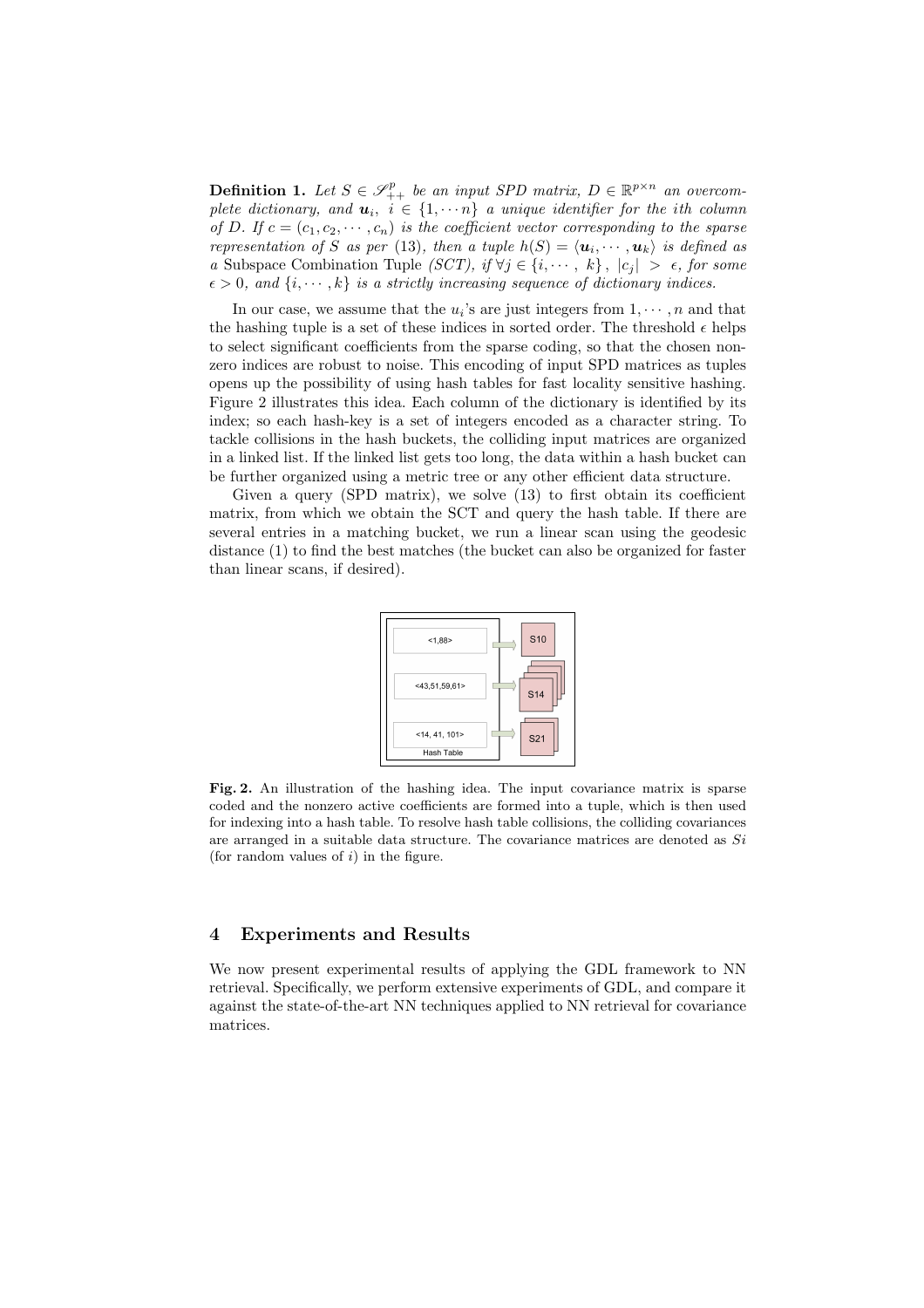Since there are no publicly available datasets of covariance matrices, we had to resort to deriving them from other datasets. To this end, we selected the following types of data: (i) real-world noisy data; (ii) covariance datasets of relatively large dimensions; and (iii) a dataset with a large number of points. Our key aim in selecting such data were to highlight the applicability and relevance of our method.

For (i) we used the LabelMe object annotation dataset, for (ii) the FERET face recognition dataset, and for (iii) texture datasets. Details of each of these datasets follow.

**Object dataset.** We obtained the LabelMe dataset<sup>4</sup> of annotated images. We used approximately 10K images from this dataset, where each image contains one or more annotated objects, along with bounding box information about the location of each object in the image. We extracted these annotated blobs from each image, and created covariance matrices for these blobs. The feature vector  $F$  corresponding to each pixel in the blob of interest had the form:  $F = [I_R, I_G, I_B, I_x, I_y, I_{xx}, I_{yy}]$ , where the first three dimensions encode the RGB color intensities, and the last four capture the first- and second-order gradients, respectively. Thus, our covariances were  $7 \times 7$ , and we created a dataset containing 25K covariances from this dataset.

Face recognition. Here, we downloaded the FERET face dataset [33, 32]. This dataset contains facial appearances segregated into multiple classes. Each class has different views of the face of the same person for varying poses. We selected six images from each class. Inspired by the success of covariances created from Gabor filters for face recognition [24], we applied 40 Gabor filters on each image, later combining the filters into a covariance of size  $40 \times 40$ . We created a covariance dataset of approximately 10K descriptors using this approach.

Texture classification. Texture is an essential cue in many data mining applications like satellite imagery, industry inspection systems, etc. Thus, we used a combination of the Brodatz dataset and the Curret dataset [9] for creating a texture covariance dataset. Brodatz contained approximately 111 texture classes, while Curret contained approimately 60 classes. To create the covariance, we used the feature vector  $F = [x, y, I, I_x, I_y]$ , where the first two dimensions are the relative location of the pixel with respect to the texture patch, the third dimension encodes the grayscale intensity, and the last two dimensions capture the pixel gradients. Thus, each covariance is  $5 \times 5$ , and we created approximately 40K such covariances.

Sample images from each of these datasets are shown in Figure 3.

#### 4.1 Methods Compared against GDL

Log-Euclidean Embedding. The main mechanism that the state-of-the-art techniques use for NN on covariance datasets is vectorization. An input SPD matrix is projected onto its tangent plane through a log-Euclidean mapping, which results in a symmetric matrix. Since this resultant matrix is not confined

<sup>4</sup> http://labelme.csail.mit.edu/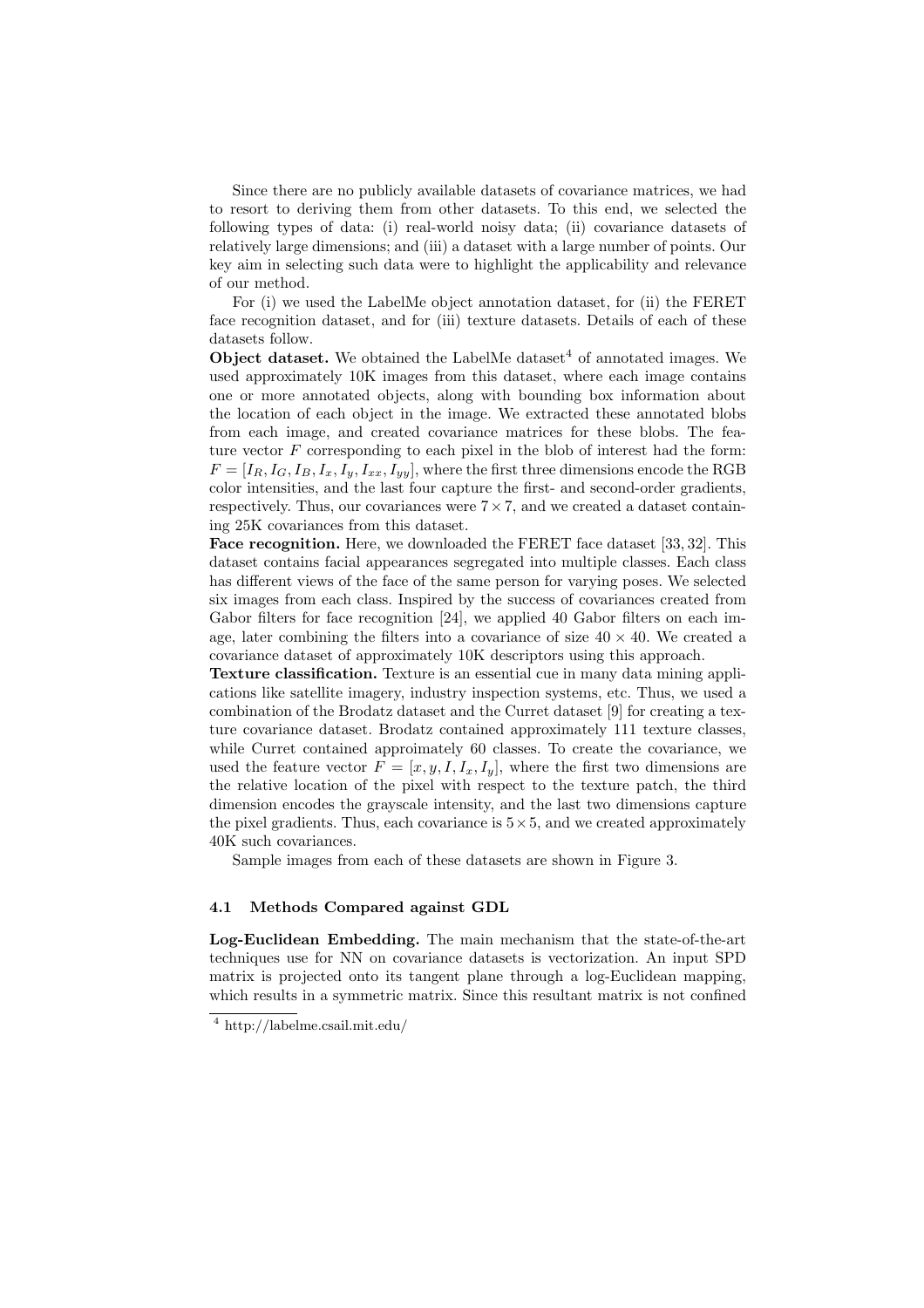

Fig. 3. Sample image from LabelMe object dataset (top), FERET face appearances (mid) and Brodatz texture database (bot).

to the manifold of SPD matrices, it can easily be embedded into the Euclidean space through vectorization. Then, the vectorized version can be hashed using any of the conventional hashing techniques. In our experiments, we tried two popular hashing algorithms: (1)  $\ell_2$ -distance based LSH  $(h(x) = \lfloor \frac{x \cdot r - b}{w} \rfloor)$ , where x is the data vector to be hashed (L2LSH), and  $r$  and  $b$  are parameters of the hash function; and (2) using Hamming functions (HAM) via using the binary encoding of the embedded vector.

We chose this experiment to demonstrate that a mere vectorization of the covariance matrix (without projecting it using the log-Euclidean mapping), does not lead to a good hashing (VEC).

Kernelized LSH. A recently proposed, sophisticated technique built on LSH, is Kernelized LSH (KLSH) [20]. A major impediment in using KLSH on the space of covariances is the lack of known, effective kernel functions. We experimented with a number of potential kernels on SPD matrices (e.g., trace-kernel, log-Euclidean kernel, etc.), but found KLSH's performance to be the best when using the Riemannian kernel (which is actually a pseudo-kernel because it fails to be positive definite) generated by the Riemannian metric [12]. This kernel  $K$ has the following form: For two SPD matrices  $X$  and  $Y$ ,

$$
K(X,Y) := e^{-\gamma \|\log(\lambda(X,Y))\|^2},\tag{15}
$$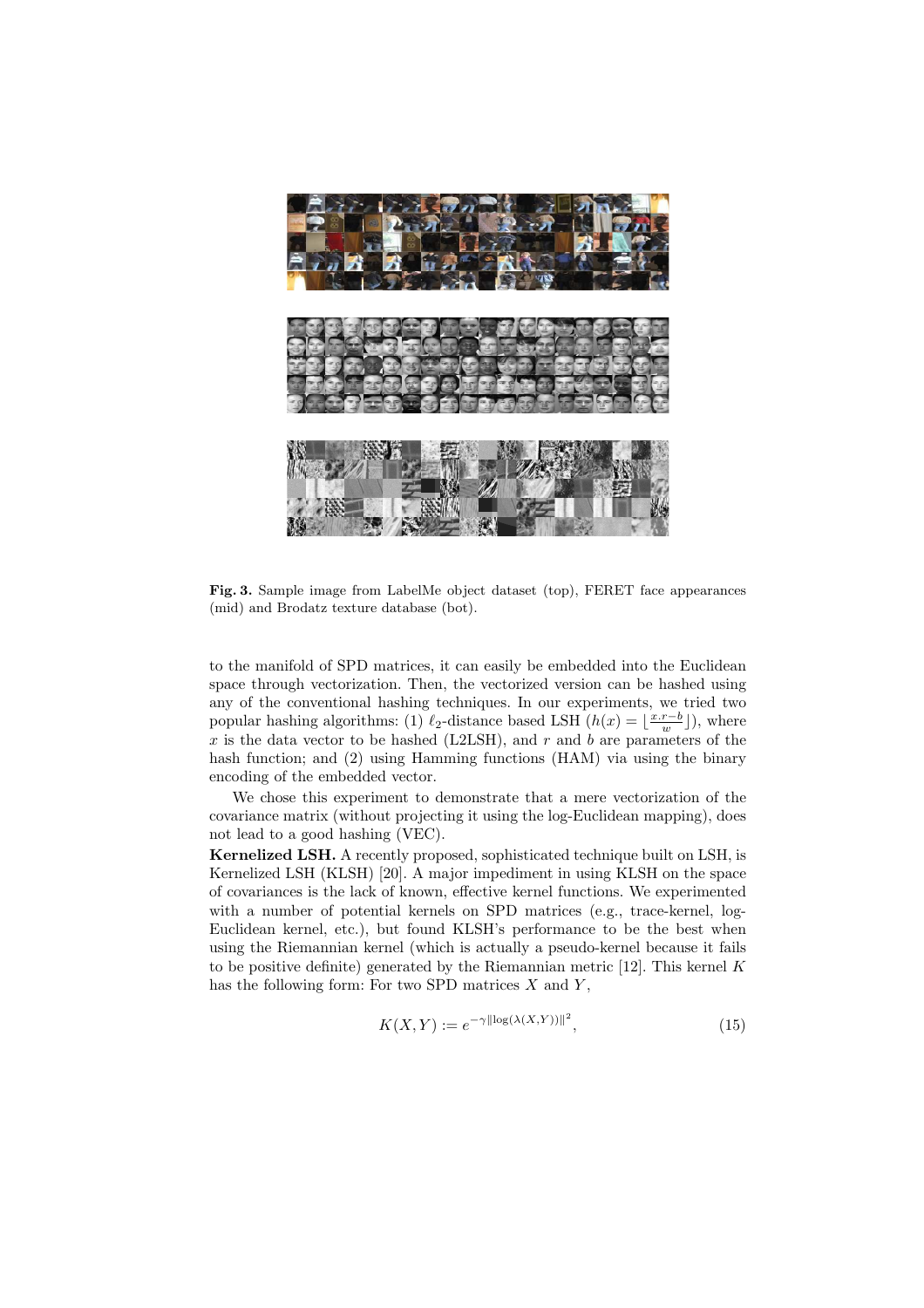where  $\gamma > 0$  is a "bandwidth" parameter, and  $\lambda(X, Y)$  stands for the vector of generalized eigenvalues of  $X$  and  $Y$ .

#### 4.2 Dictionary Learning

To determine the correct dictionary size for each of the datasets, we used cross validation. Assuming the dataset  $S_i \in \mathcal{S}_{++}^p, i = 1, 2, \cdots, n$ , we computed dictionaries of sizes  $p \times kp$  for  $k = 2, 3, \cdots$ . For each of the dictionary, we compute the hashing accuracy on a subset of the dataset, and used the dictionary for which the best accuracy was best. This resulted in a dictionary of size  $7 \times 28$  for the object dataset,  $40 \times 160$  for the faces dataset, and  $5 \times 50$  for the texture dataset. GDL took approximately 20 minutes for the texture dataset with 30K,  $5 \times 5$ matrices, and approximately 2 hours for faces with  $10K$ ,  $40 \times 40$  matrices. We ran 300 iterations of sparse coding and dictionary learning. Each of the sparse coding subproblems was seen to converge in 50–80 iterations of the SPG algorithm. For regularization, we set all  $\beta$  values to the same value— $\beta = 0.05$  for objects,  $\beta = 0.65$  for faces, and  $\beta = 0.4$  for texture, respectively. These values for  $\beta$  were also determined via cross-validation, while ensuring that the tuple size remained between 5–10.

#### 4.3 Experimental Setup

GDL was implemented in Matlab; for L2LSH, VEC, and HAM we used the Cimplementation from the Caltech Toolbox.<sup>5</sup> Since the programs have different computational baselines, we cannot compare their retrieval speed. Rather, we show in Table. 1 the average portion of each of the datasets scanned by GDL to find the nearest neighbor. The geodesic distance was used to resolve hash table collisions. As is seen from the table, the coverage (amount of database scanned) is small, which is exactly as desired.

Dataset | Objects Faces Texture Avg. coverage  $(\%)$  5.11 3.54 6.26 Table 1. Percentage of the database searched by GDL to find the nearest neighbor.

Next, we substantiate the effectiveness of our algorithm for NN retrieval over the three datasets. For this purpose, we split each of the datasets into database and query sets (approximately 5% of the data). To compute the ground truth, we used a linear scan via the geodesic distance over the entire database for each query. Since it is hard to find exact NN, we restrict ourselves to Approximate Nearest Neighbors (ANN). Assume  $Q$  is a query point,  $X_{ls}$  is the exact NN found by a linear scan and  $X_{algo}$  is the neighbor returned by an NN algorithm. If  $d_{geo}$ 

 $^5$ http://www.vision.caltech.edu/malaa/software/research/image-search/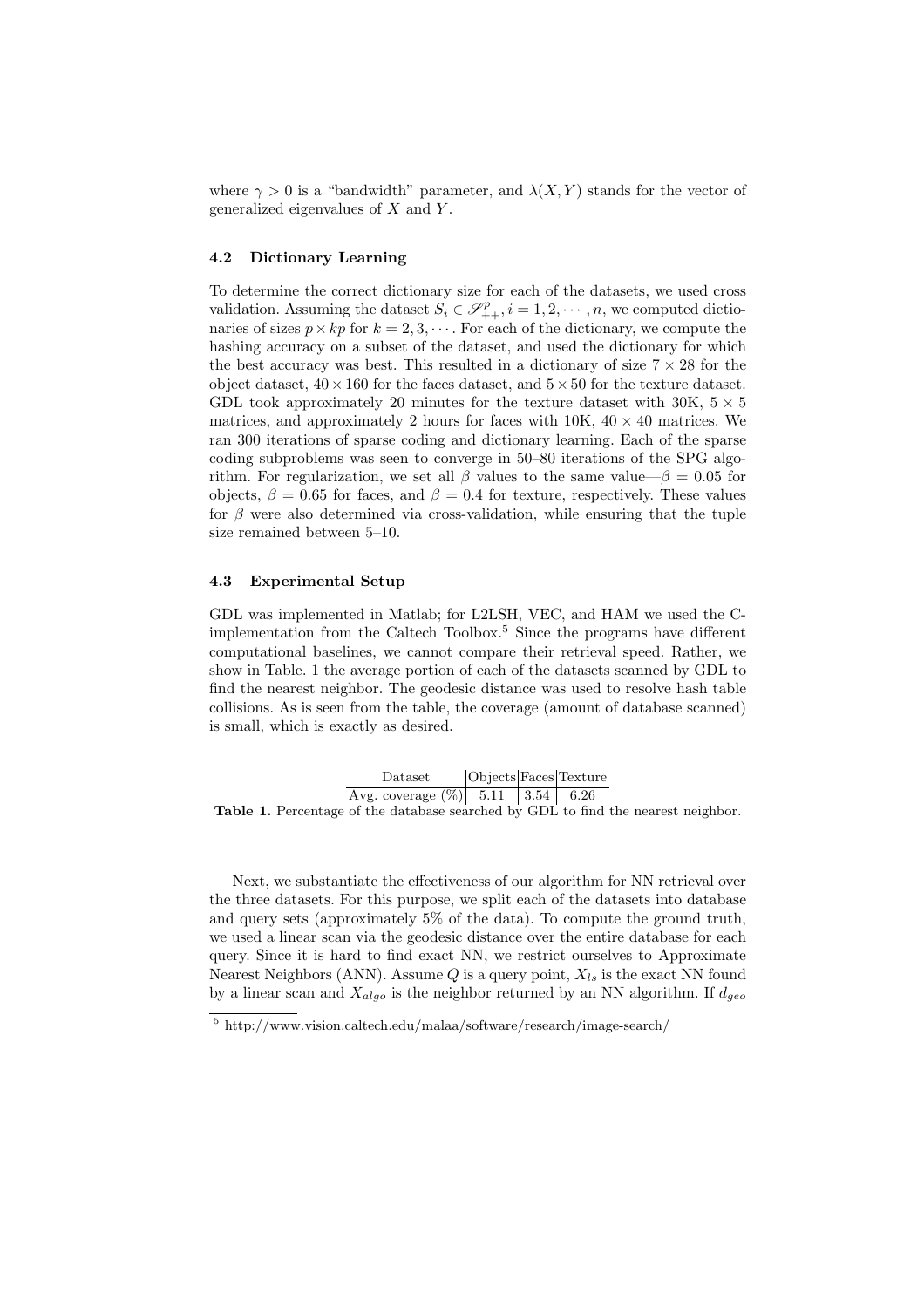defines the geodesic distance, then we classify an NN as correct if  $\frac{d_{geo}(Q,X_{ls})}{d_{geo}(Q,X_{algo})}$  >  $\epsilon$ . We used  $\epsilon = 0.75$ . Fig. 4 shows the accuracy of NN for each of the datasets, where accuracy is defined as:



Fig. 4. Plots of the *accuracy* of NN retrieval of GDL compared to various techniques; (a) objects dataset, (b) faces dataset, and (c) texture dataset.

As is evident from the plots, GDL performs well across all datasets, while the performance of the other methods vary. The vectorization approach fail on all datasets, while KLSH performed reasonably well. However, a disadvantage of KLSH compared with our method is that the former needs to compute the kernel matrix for the query point, against the entire dataset—this slows it down drastically. On the face dataset, all methods had high accuracy, most probably because this dataset is noise free. The other data are predominantly either outdoor images (as in LabelMe) or heavy changes in the reflectance in texture (as in the Curret dataset). For such data, adjusting the regularization parameter helps counter the effects of noise.

## 5 Conclusions

In this paper, we introduced a novel dictionary learning algorithm for SPD matrices which represents each input SPD matrix as a non-negative, sparse linear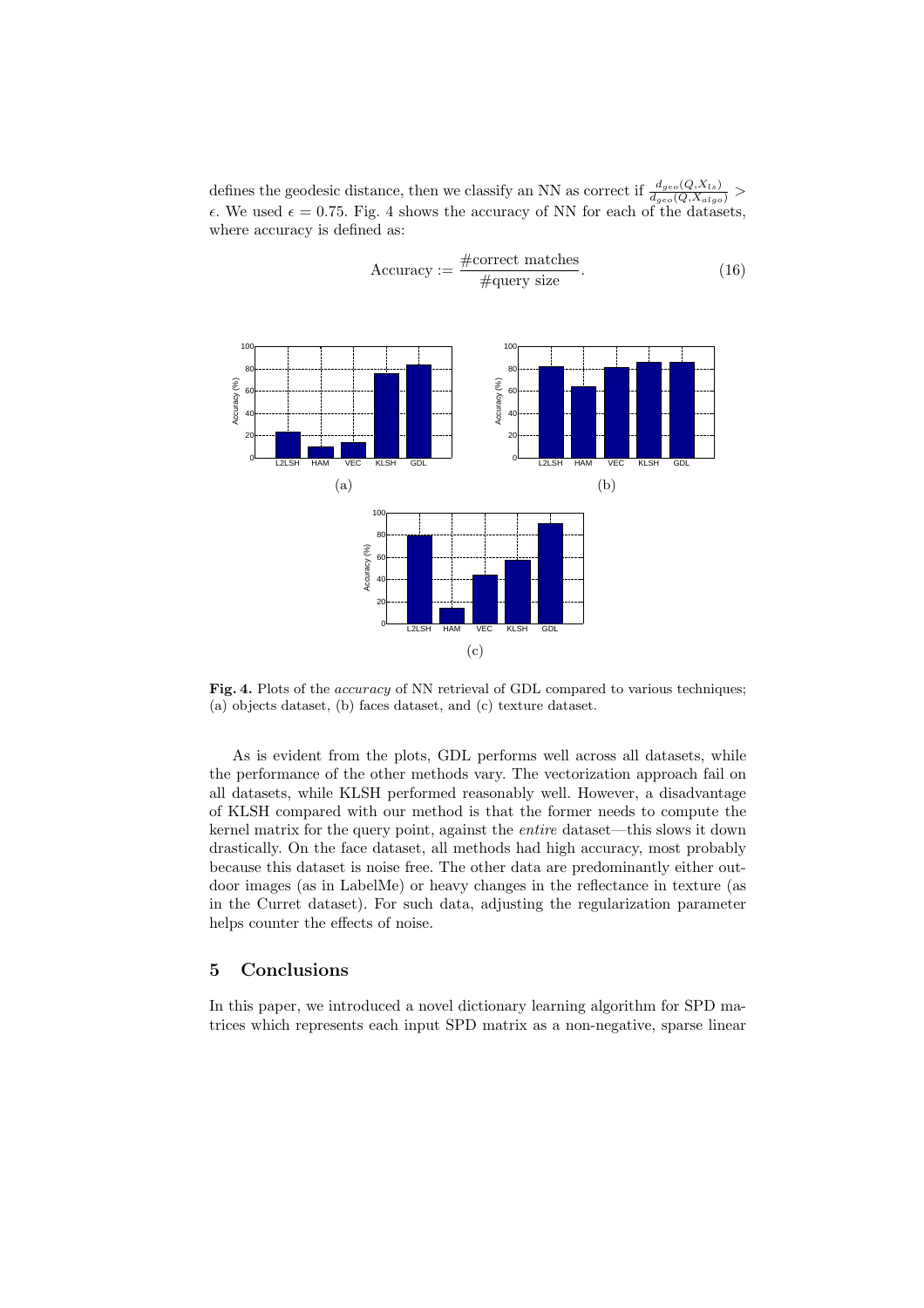combination of rank-1 dictionary atoms. The key advantages of this framework are (i) the algorithm is simple and scalable, (ii) it enables fast and accurate NN on covariance datasets. We substantiated our claims by showing several experiments on real-world data. Going forward, it will be interesting to see how our framework can be extended to other matrix manifolds, beyond just SPD matrices. Another area is learning distance metric on tensors using the sparse framework, which will enable a classification or regression for SPD datasets.

# References

- 1. Alexander, D., Pierpaoli, C., Basser, P., Gee, J.: Spatial transformations of diffusion tensor magnetic resonance images. IEEE Tran. Med. Imaging 20(11), 1131–1139 (2002)
- 2. Arsigny, V., Fillard, P., Pennec, X., Ayache, N.: Log-Euclidean metrics for fast and simple calculus on diffusion tensors. Magnetic resonance in medicine 56(2), 411–421 (2006)
- 3. Arya, S., Mount, D., Netanyahu, N., Silverman, R., Wu, A.: An optimal algorithm for approximate nearest neighbor searching fixed dimensions. Journal of the ACM (JACM) 45(6), 891–923 (1998)
- 4. Birgin, E., Martínez, J., Raydan, M.: Nonmonotone spectral projected gradient methods on convex sets. SIAM Journal on Optimization 10(4), 1196–1211 (2000)
- 5. Cai, J., Candes, E., Shen, Z.: A singular value thresholding algorithm for matrix completion. Arxiv preprint arXiv:0810.3286 (2008)
- 6. Candes, E., Plan, Y.: Matrix completion with noise. Proceedings of the IEEE 98(6), 925–936 (2010)
- 7. Chaudhry, R., Ivanov, Y.: Fast Approximate Nearest Neighbor Methods for Non-Euclidean Manifolds with Applications to Human Activity Analysis in Videos. ECCV pp. 735–748 (2010)
- 8. Ciaccia, P., Patella, M., Zezula, P.: M-tree: An E cient Access Method for Similarity Search in Metric Spaces. In: Proceedings of the 23rd VLDB Conference, Athens, Greece. pp. 426–435. Citeseer (1997)
- 9. Dana, K., Van Ginneken, B., Nayar, S., Koenderink, J.: Reflectance and texture of real-world surfaces. ACM Transactions on Graphics (TOG) 18(1), 1–34 (1999)
- 10. Elad, M., Aharon, M.: Image Denoising Via Sparse and Redundant Representations Over Learned Dictionaries. IEEE Tran. Image Processing 15(12), 3736 –3745 (2006)
- 11. F. Porikli, and O. Tuzel: Covariance tracker. CVPR (2006)
- 12. Forstner, W., Moonen, B.: A metric for covariance matrices. Qua vadis geodesia pp. 113–128 (1999)
- 13. Gaivoronski, A.A.: Convergence properties of backpropagation for neural nets via theory of stochastic gradient methods. Part 1. Optimization methods and Software 4(2), 117–134 (1994)
- 14. Gionis, A., Indyk, P., Motwani, R.: Similarity search in high dimensions via hashing. Proceedings of the 25th International Conference on Very Large Data Bases pp. 518–529 (1999)
- 15. Indyk, P.: On approximate nearest neighbors in non-euclidean spaces. Proceedings of the 39th Annual Symposium on Foundations of Computer Science p. 148 (1998)
- 16. Indyk, P., Motwani, R.: Approximate nearest neighbors: towards removing the curse of dimensionality. Proceedings of the thirtieth annual ACM symposium on Theory of computing pp. 604–613 (1998)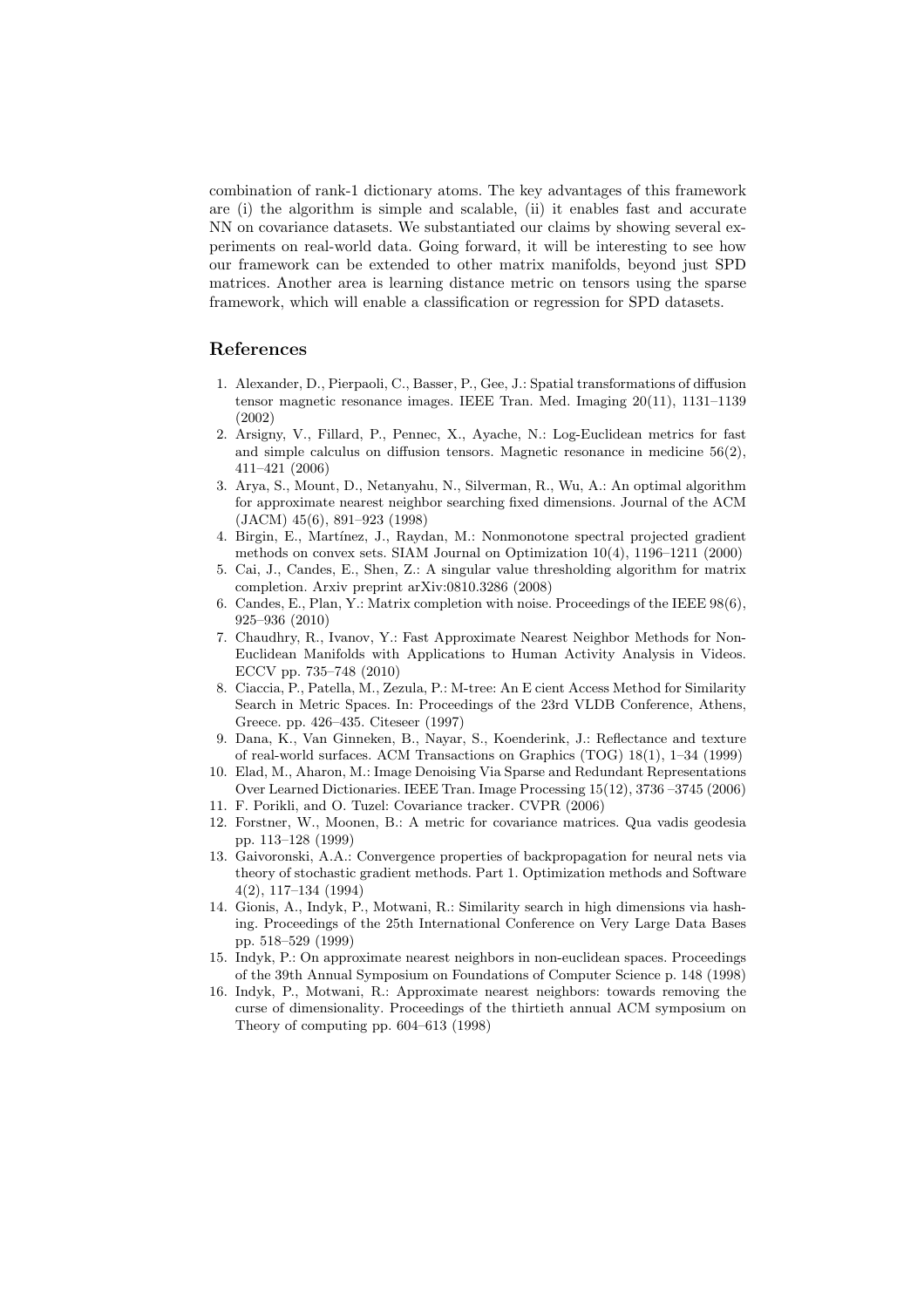- 17. Kim, D., Sra, S., Dhillon, I.: A non-monotonic method for large-scale non-negative least squares. Preprint on: Optimization Online (2011)
- 18. Kleinberg, J.: Two algorithms for nearest-neighbor search in high dimensions. Proceedings of the twenty-ninth annual ACM symposium on Theory of computing p. 608 (1997)
- 19. Knuth, D.: The art of computer programming. Vol. 3, Sorting and Searching. Addison-Wesley Reading, MA (1973)
- 20. Kulis, B., Grauman, K.: Kernelized locality-sensitive hashing for scalable image search. ICCV, October 1, 3 (2009)
- 21. Kushilevitz, E., Ostrovsky, R., Rabani, Y.: Efficient search for approximate nearest neighbor in high dimensional spaces. Proceedings of the thirtieth annual ACM symposium on Theory of computing p. 623 (1998)
- 22. Lang, S.: Fundamentals of differential geometry, volume 191 of Graduate Texts in Mathematics (1999)
- 23. Lepore, N., Brun, C., Chou, Y., Chiang, M., Dutton, R., Hayashi, K., Luders, E., Lopez, O., Aizenstein, H., Toga, A., et al.: Generalized tensor-based morphometry of HIV/AIDS using multivariate statistics on deformation tensors. IEEE Tran. Med. Imaging 27(1), 129–141 (2007)
- 24. Liu, C.: Gabor-based kernel PCA with fractional power polynomial models for face recognition. IEEE PAMI 26(5), 572–581 (2004)
- 25. Liu, D., Nocedal, J.: On the limited memory BFGS method for large scale optimization. Mathematical programming 45(1), 503–528 (1989)
- 26. Liu, Z., Vandenberghe, L.: Interior-point method for nuclear norm approximation with application to system identification. SIAM Journal on Matrix Analysis and Applications 31(3), 1235–1256 (2009)
- 27. Mairal, J., Bach, F., Ponce, J., Sapiro, G.: Online dictionary learning for sparse coding. In: Proceedings of the 26th Annual International Conference on Machine Learning. pp. 689–696. ACM (2009)
- 28. Mehlhorn, K.: Data structures and algorithms 3: multi-dimensional searching and computational geometry. Springer-Verlag New York, Inc., New York, NY, USA (1984)
- 29. Murray, J., Kreutz-Delgado, K.: Sparse image coding using learned overcomplete dictionaries. Machine Learning for Signal Processing, 2004 pp. 579 –588 (sep 2004)
- 30. O. Tuzel, F.Porikli, and P. Meer.: Covariance Tracking using Model Update Based on Lie Algebra. CVPR (2006)
- 31. Pang, Y., Yuan, Y., Li, X.: Gabor-based region covariance matrices for face recognition. IEEE Tran. Circuits and Sys. for Video Tech. 18(7), 989–993 (2008)
- 32. Phillips, P., Moon, H., Rizvi, S., Rauss, P.: The FERET evaluation methodology for face-recognition algorithms. Pattern Analysis and Machine Intelligence 22(10), 1090–1104 (2000)
- 33. Phillips, P., Wechsler, H., Huang, J., Rauss, P.: The FERET database and evaluation procedure for face-recognition algorithms. Image and Vision Computing 16(5), 295–306 (1998)
- 34. Shen, C., Welsh, A., Wang, L.: PSDBoost: Matrix-generation Linear Programming for Positive Semidefinite Matrices Learning. In: Advances Neural Information Processing Systems (2008)
- 35. Shen, C., Kim, J., Wang, L.: Scalable large-margin mahalanobis distance metric learning. Neural Networks 21(9), 1524 –1530 (sept 2010)
- 36. Sivalingam, R., Boley, D., Morellas, V., Papanikolopoulos, N.: Tensor sparse coding for region covariances. In: Proceedings of the 11th European conference on Computer vision: Part IV. pp. 722–735. Springer-Verlag (2010)